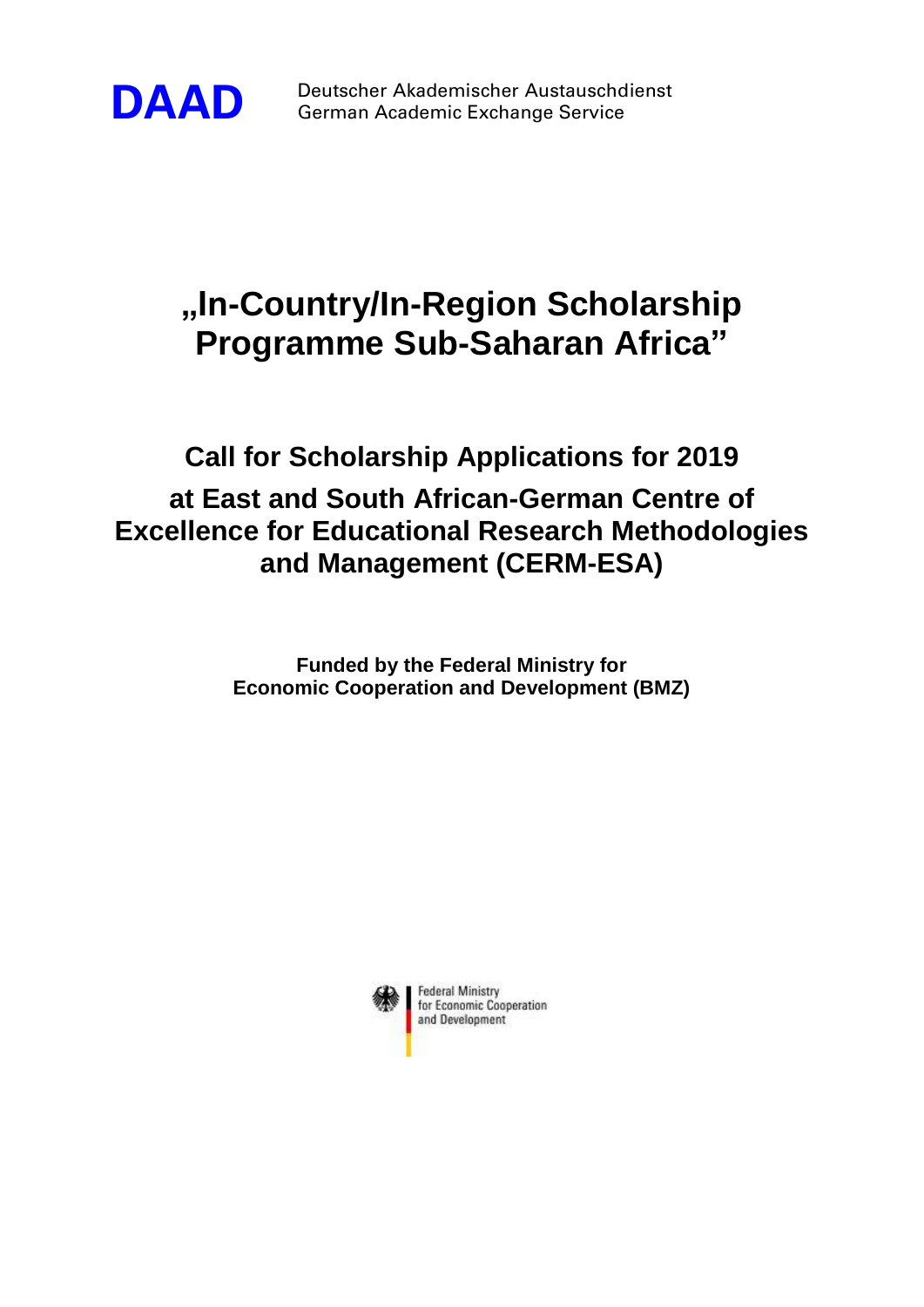

| Programme<br><b>Objectives</b>     | DAAD (German Academic Exchange Service), as a publicly funded, selfgoverning<br>organisation of the institutions of higher education in Germany, promotes<br>international academic exchange as well as educational co-operation with<br>developing countries through a variety of funding and scholarship programmes.                                                                                                                                                                                                                                                                                                                                                                                                                                                   |
|------------------------------------|--------------------------------------------------------------------------------------------------------------------------------------------------------------------------------------------------------------------------------------------------------------------------------------------------------------------------------------------------------------------------------------------------------------------------------------------------------------------------------------------------------------------------------------------------------------------------------------------------------------------------------------------------------------------------------------------------------------------------------------------------------------------------|
|                                    | As part of the "In-Country/In-Region Scholarship Programme" DAAD offers<br>scholarships for PhD and Master studies. The programme is funded by the<br>German Federal Ministry of Economic Cooperation and Development (BMZ) and<br>aims at university staff in the first line, without neglecting the public sector demand<br>of academically trained personnel.                                                                                                                                                                                                                                                                                                                                                                                                         |
|                                    | The target group for scholarships are graduates and postgraduates from Sub-<br>Sahara Africa with a first academic degree if applying for a Master's programme,<br>or with a Master's degree if applying for a doctoral programme who want to pursue<br>Master's or PhD courses in their home country (so called In-Country<br>scholarships) or in another Sub-Sahara African country (so called In-Region<br>scholarships).                                                                                                                                                                                                                                                                                                                                             |
|                                    | It has been agreed upon that DAAD cooperates with CERM-ESA by offering up<br>to 1 In-Country scholarship and up to 1 In-Region scholarship for PhD studies<br>as well as up to 3 In-Country scholarships and up to 3 In-Region<br>scholarships for Master studies at CERM-ESA for the intake 2019.                                                                                                                                                                                                                                                                                                                                                                                                                                                                       |
|                                    | The awarding of scholarships will be subject to the provision of funds.                                                                                                                                                                                                                                                                                                                                                                                                                                                                                                                                                                                                                                                                                                  |
| <b>Application</b><br>requirements | Applicants<br>have successfully completed generally a three-year university degree<br>(Master candidates) or a two-year university degree (doctoral candidates)<br>with above average results (upper forth of class)<br>clearly show motivation and strong commitment<br>$\bullet$<br>have thorough knowledge of the language of instruction<br>$\bullet$<br>have completed their last university degree not more than 6 years ago at<br>$\bullet$<br>the time of application<br>must be nationals or permanent resident of a Sub-Sahara African country.<br>$\bullet$<br>should generally be a) staff member of a public university, b) candidate<br>$\bullet$<br>considered for teaching or research staff recruitment, c) from the public<br>sector or d) DAFI-Alumni |
|                                    | Female applicants and candidates from less privileged regions or groups are<br>especially encouraged to participate in the programme.                                                                                                                                                                                                                                                                                                                                                                                                                                                                                                                                                                                                                                    |
|                                    | Scholarships are initially granted for one year and can be extended to a maximum<br>of two years for Master studies and three years for PhD studies upon receipt of an<br>application for extension. Scholars must demonstrate satisfactory progress before<br>an extension is granted. All further information will be provided after admission to<br>the scholarship programme.                                                                                                                                                                                                                                                                                                                                                                                        |
| <b>Eligible fields</b>             | The In-Country/In-Region Scholarship Programme supports studies in subject<br>areas with strong relevance to national development.                                                                                                                                                                                                                                                                                                                                                                                                                                                                                                                                                                                                                                       |
|                                    | The scholarships at CERM-ESA are available in the following fields:                                                                                                                                                                                                                                                                                                                                                                                                                                                                                                                                                                                                                                                                                                      |
|                                    | <b>PhD in Sociology of Education</b><br><b>Master in Education</b>                                                                                                                                                                                                                                                                                                                                                                                                                                                                                                                                                                                                                                                                                                       |
| <b>Place of tenure</b>             | Moi University, Kenya                                                                                                                                                                                                                                                                                                                                                                                                                                                                                                                                                                                                                                                                                                                                                    |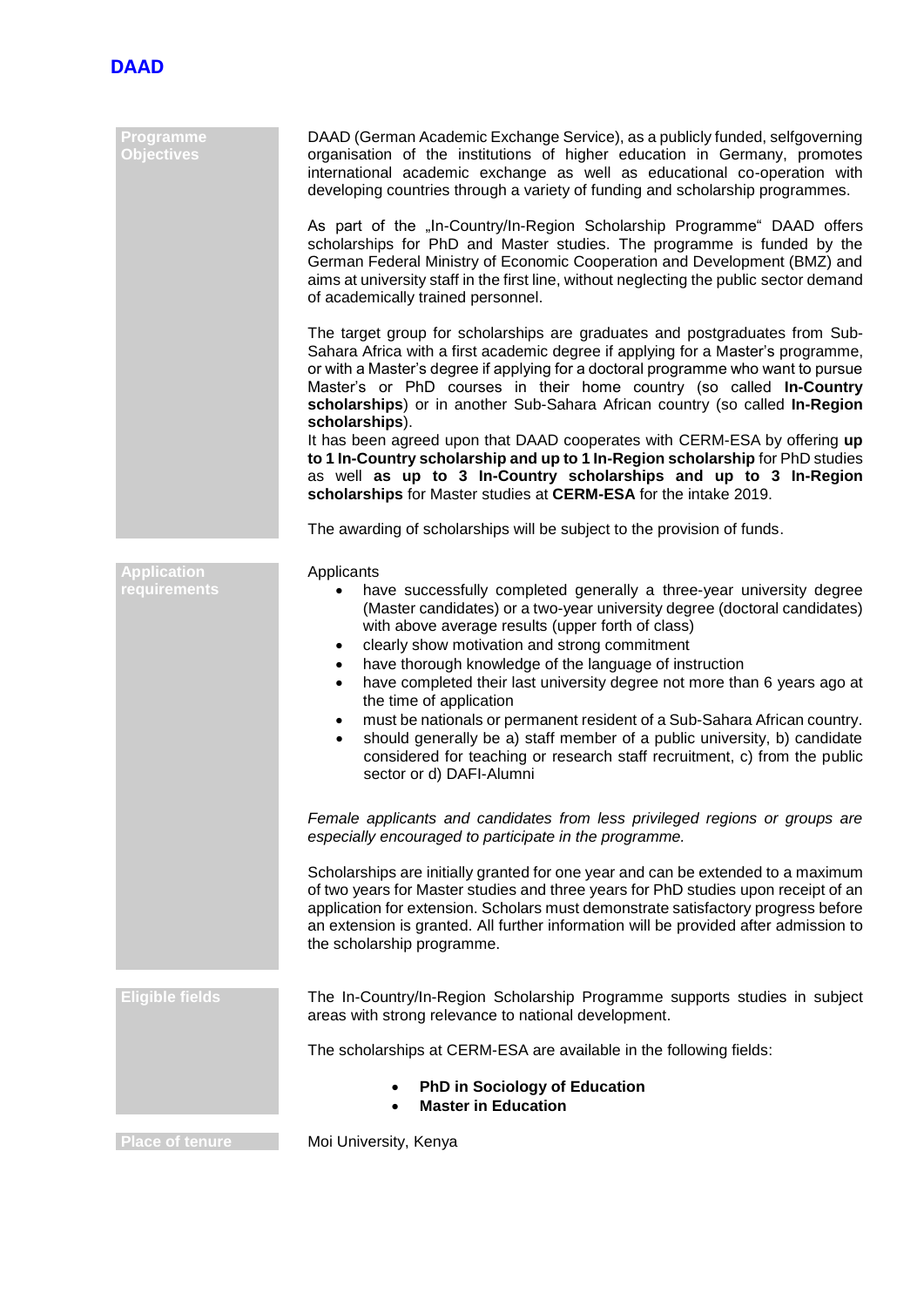

**Duration and Commencement**

**Applicaion and Selection Procedure**

#### The duration

- of the PhD programme is generally three years
- of the Master programme is generally two years

### generally **starting in September.**

## **The application process contains two steps.**

#### First step:

Applicants must apply for their studies at CERM-ESA using the contacts and the method that is prescribed by the institution. Makerere University has set its own deadlines.

CERM-ESA will screen, pre-select (according to DAAD selection criteria) and short-list the applicants. A detailed report consisting of the shortlisting procedure, the entire list of applicants, the ranked shortlist and the shortlisting panel members will also be availed to DAAD. The ranked shortlist will contain preferably triple (at least double) the number of scholarships that have been attributed to the institution.

DAAD reserves the right of final selection.

#### Second step:

Pre-selected candidates are asked to log into the DAAD portal and register themselves and submit an DAAD application.

- **1.** Register online via the DAAD-Portal (if not already registered): [https://portal.daad.de](https://portal.daad.de/)
- 2. Apply online via the DAAD-Portal under the tab "Personal Funding"/ "Application"

Documents to be submitted:

- DAAD application form duly filled (available in the DAAD-Portal)
- Hand signed curriculum vitae (please use the european specimen form at http://europass.cedefop. Europa.eu), including a list of publications (if applicable).
- Recommendation letter by university teachers (Master 1, PhD 2)
- Letter of admission for the host university / institution / network
- Certified copies of university degree certificates including transcripts
- Letter of motivation (if applicable: mentioning the planned research stay in Germany, see "Additional benefits")
- Copy of the passport

PhD candidates have to submit the following additional documents:

- Declaration of acceptance from the academic supervisor
- Detailed and precise PhD proposal, including detailed work and time table (if applicable: mentioning the planned research stay in Germany, see "Additional benefits")
- Abstract of the proposal on one page (please include name and title of proposal

**Closing date for the submission of DAAD scholarship applications is 31.03.2019**